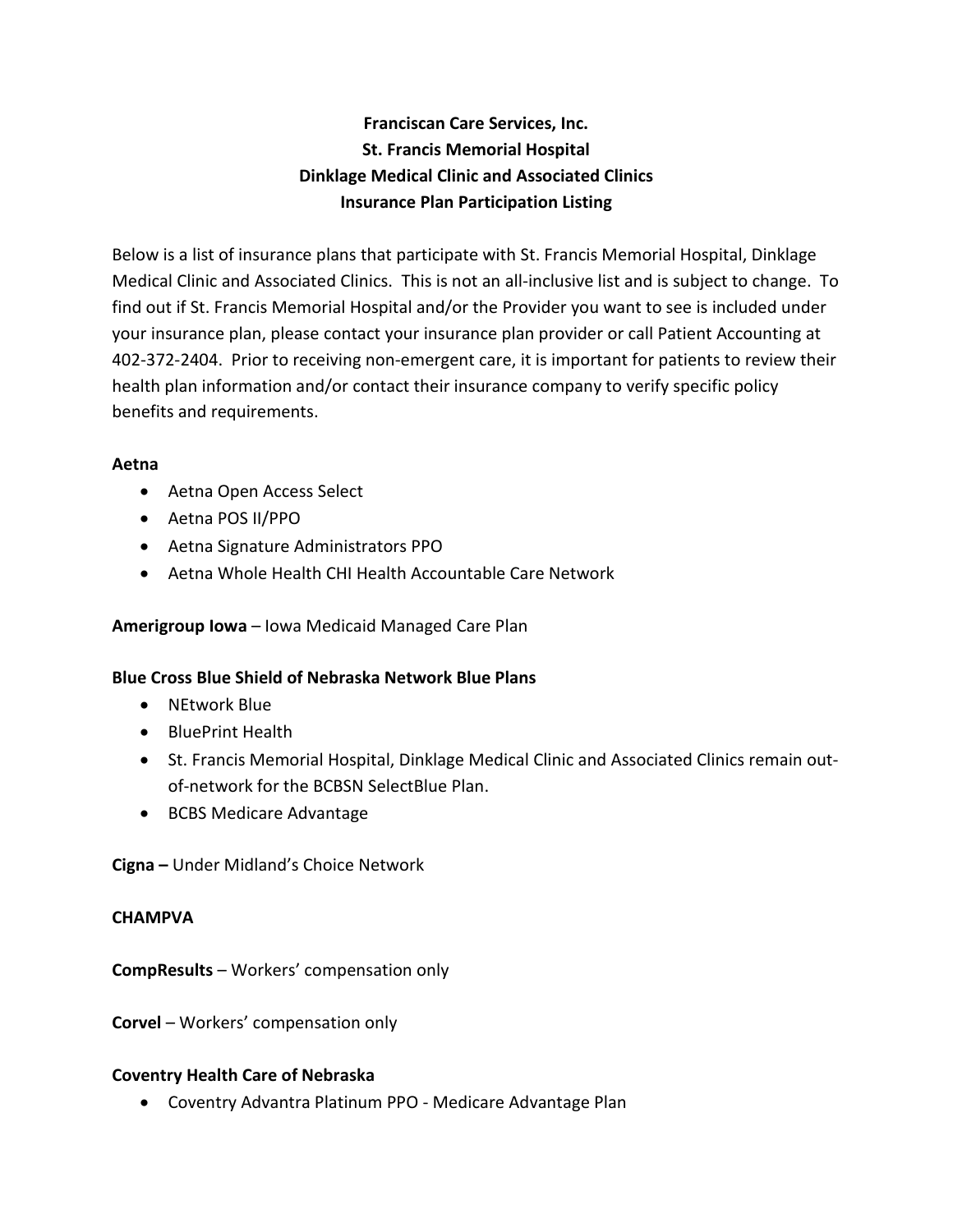- Coventry Advantra Silver HMO Medicare Advantage Plan
- Coventry First Health PPO
- Coventry Health Care of Iowa HMO/POS, PPO, Open Access
- Coventry Total Care (HMO) in partnership with CHI Health Medicare Advantage Plan

# **Every Woman Matters** – Nebraska Department of Health and Human Services Program

# **Government Employees Hospital Association, Inc. (GEHA)** through UnitedHealthcare

# **Interplan**

#### **Medica**

- Medica CHI Health
- Medica Insure

# **Medicaid**

**Medicare and Medicare Railroad**

**MHNet – Behavioral Health**

**Midland's Choice Network –** multiple insurers use Midland's Choice. Look for a Midland's Choice logo on your ID card.

**Nebraska Total Care** – Nebraska Medicaid Managed Care Plan

**OHARA** – Workers' compensation only

# **Private Healthcare System (PHCS)/Multiplan**

#### **UnitedHealthcare**

- AARP/Medicare Complete
- United Behavioral Health
- United Healthcare of the Midlands
- United Healthcare AARP Secure Horizons HMO, HMO/POS, PFFS Medicare Advantage Plan
- UnitedHealthcare Choice HMO
- UnitedHealthcare Choice Plus PPO